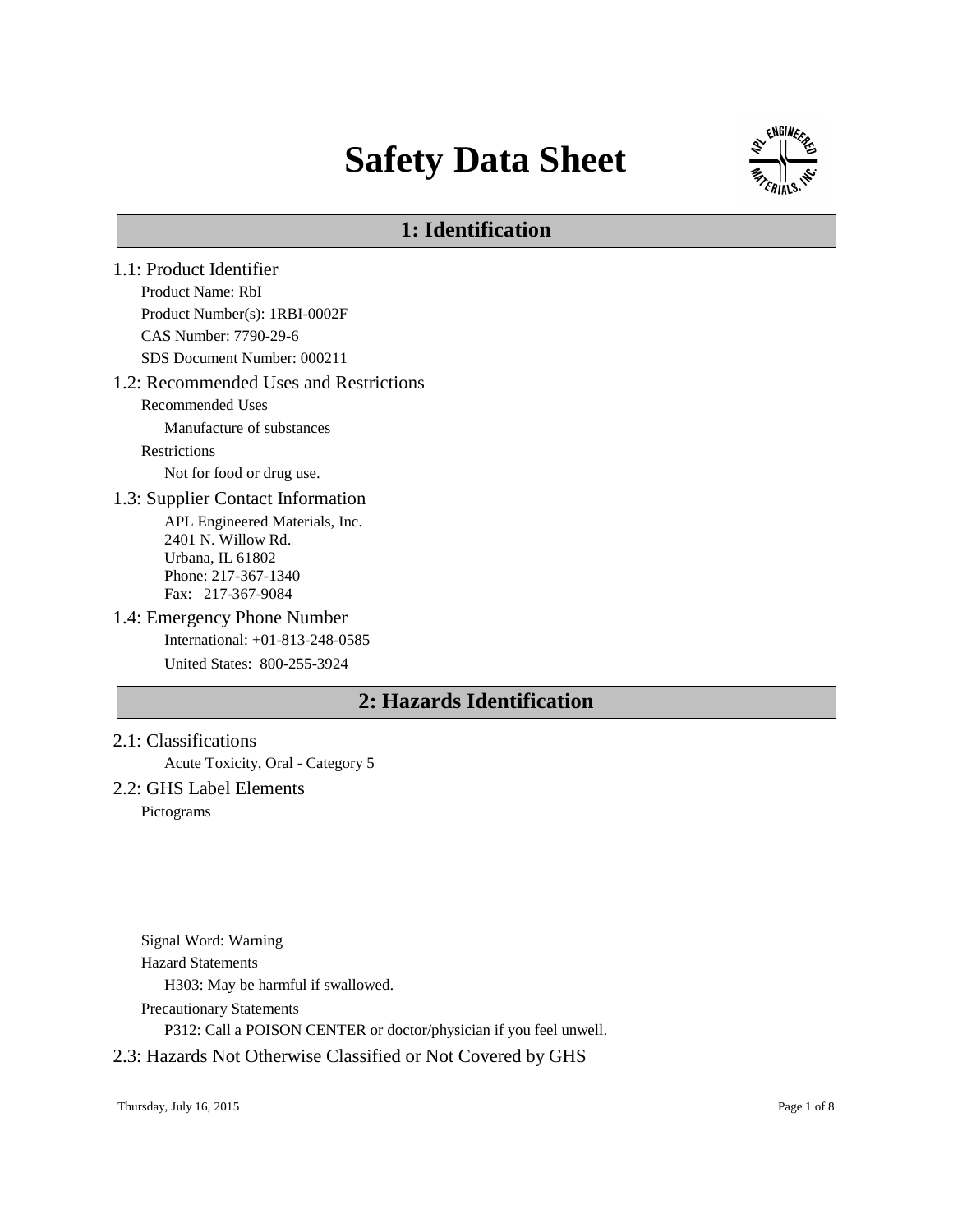#### Not known

2.4: Amount(s) of substances with unknown toxicity

#### Not known

| 3: Composition/Information on Ingredients |     |     |                                                  |        |           |
|-------------------------------------------|-----|-----|--------------------------------------------------|--------|-----------|
| $3.1:$ Ingredient                         |     |     | .Weight% .Formula .CAS Number .Mol Wt .EC Number |        |           |
| RbI<br>3.2: Other Hazardous components    | 100 | RbI | 7790-29-6                                        | 212.37 | 232-198-1 |
| none                                      |     |     |                                                  |        |           |
| 3.3: Trade Secret Disclaimer              |     |     |                                                  |        |           |
| none                                      |     |     |                                                  |        |           |

3.4: Synonyms

Rubidium (I) Iodide

# **4: First Aid Measures**

#### 4.1: First Aid

General

Consult with physician and provide this Safety Data Sheet

Remove person from area of exposure and remove any contaminated clothing

In contact with eyes

Flush eyes with plenty of water for at least 15 minutes, occasionally lifting the upper and lower eyelids. Seek medical attention if irritation develops or persists

In contact with skin

Wash thoroughly with soap and plenty of water. Remove all contaminated clothing for proper laundering. Seek medical attention if irritation develops or persists.

If swallowed

If conscious and alert, rinse mouth and drink 2-4 cupfuls of water. Never give anything by mouth to an unconscious person. Do NOT induce vomiting. Get medical aid.

If inhaled

Remove from exposure to fresh air immediately. If breathing is difficult, give oxygen. Get medical aid. If breathing has ceased apply artificial respiration using oxygen and a suitable mechanical device such as a bag and a mask.

4.2: Most important symptoms and effects; acute and delayed May be harmful if swallowed.

4.3: Indication of any immediate medical attention and special treatment needed no data available

# **5: Fire Fighting Measures**

5.1: Fire extinguishing media

water or alcohol-resistant foam dry chemical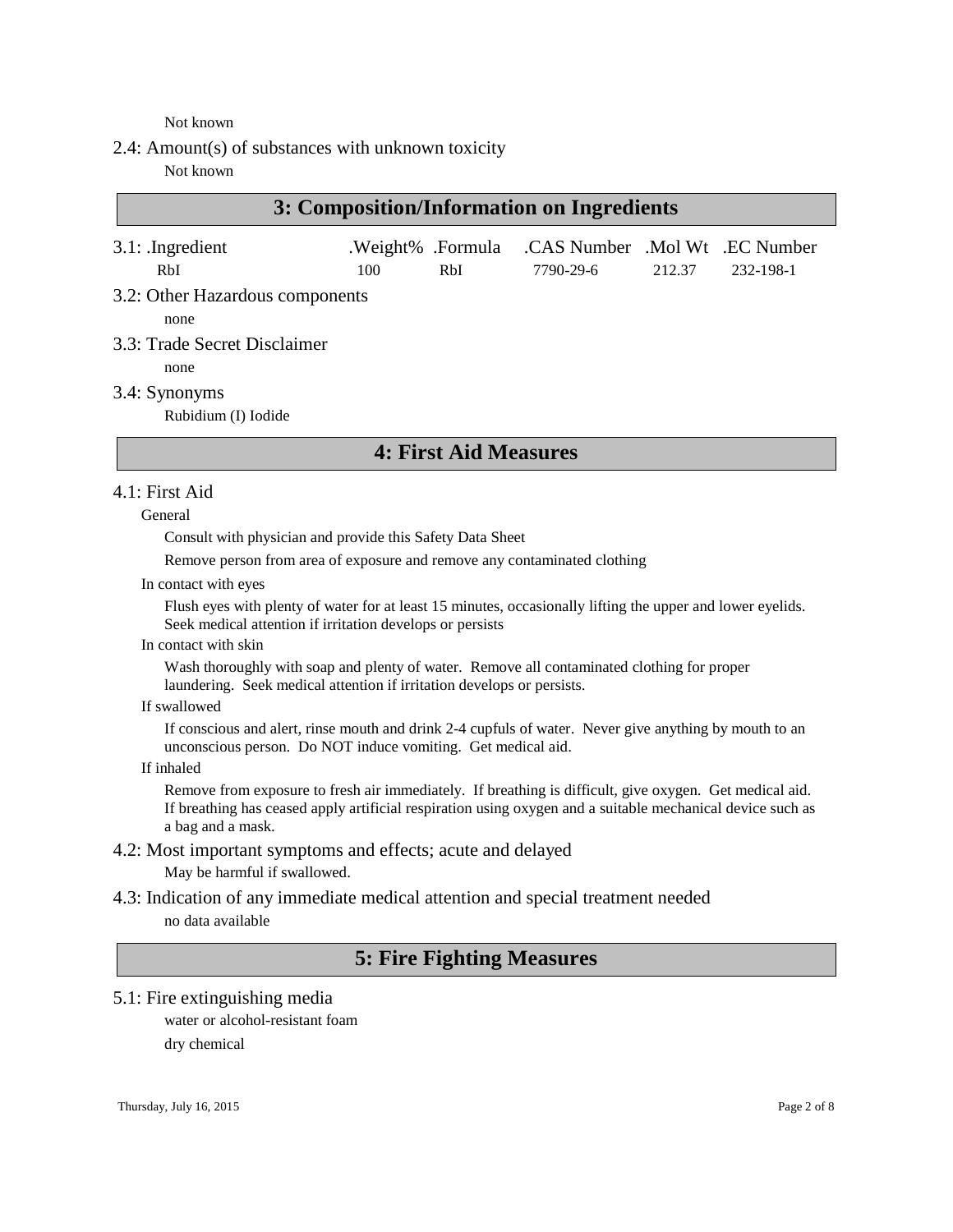carbon dioxide

5.2: Specific hazards arising from the substance or mixture

rubidium oxide

hydroiodic acid and hydroiodic acid fumes

5.3: Special protective equipment and precautions for firefighters. Wear self contained breathing apparatus for fire fighting if necessary

# **6: Accidental Release Measures**

6.1: Personal precautions, protective equipment, and emergency procedures.

For personal protection see section 8.

Avoid dust formation.

Ensure adequate ventilation.

Evacuate personnel to safe areas.

Use personal protective equipment.

Avoid breathing dust.

- 6.2: Methods and materials for containment and cleaning up.
	- Sweep up and shovel.

Keep in suitable, closed containers for disposal.

#### 6.3: Environmental precautions

Do not let product enter drains.

#### 6.4: Disposal

Dispose of in accordance with local regulations. See section 13.

# **7: Handling and Storage**

### 7.1: Precautions for safe handling

Provide appropriate exhaust ventilation at places where dust is formed.

Avoid contact with skin and eyes.

Avoid formation of dust and aerosols.

See precautionary statements in section 2.2.

### 7.2: Conditions for safe storage

Keep container tightly closed.

Store in a dry and well-ventilated place.

Store away from moisture.

Store under inert gas.

7.3: Incompatibilities

strong oxidizing agents

# **8: Exposure Controls/Personal Protection**

### 8.1: Control parameters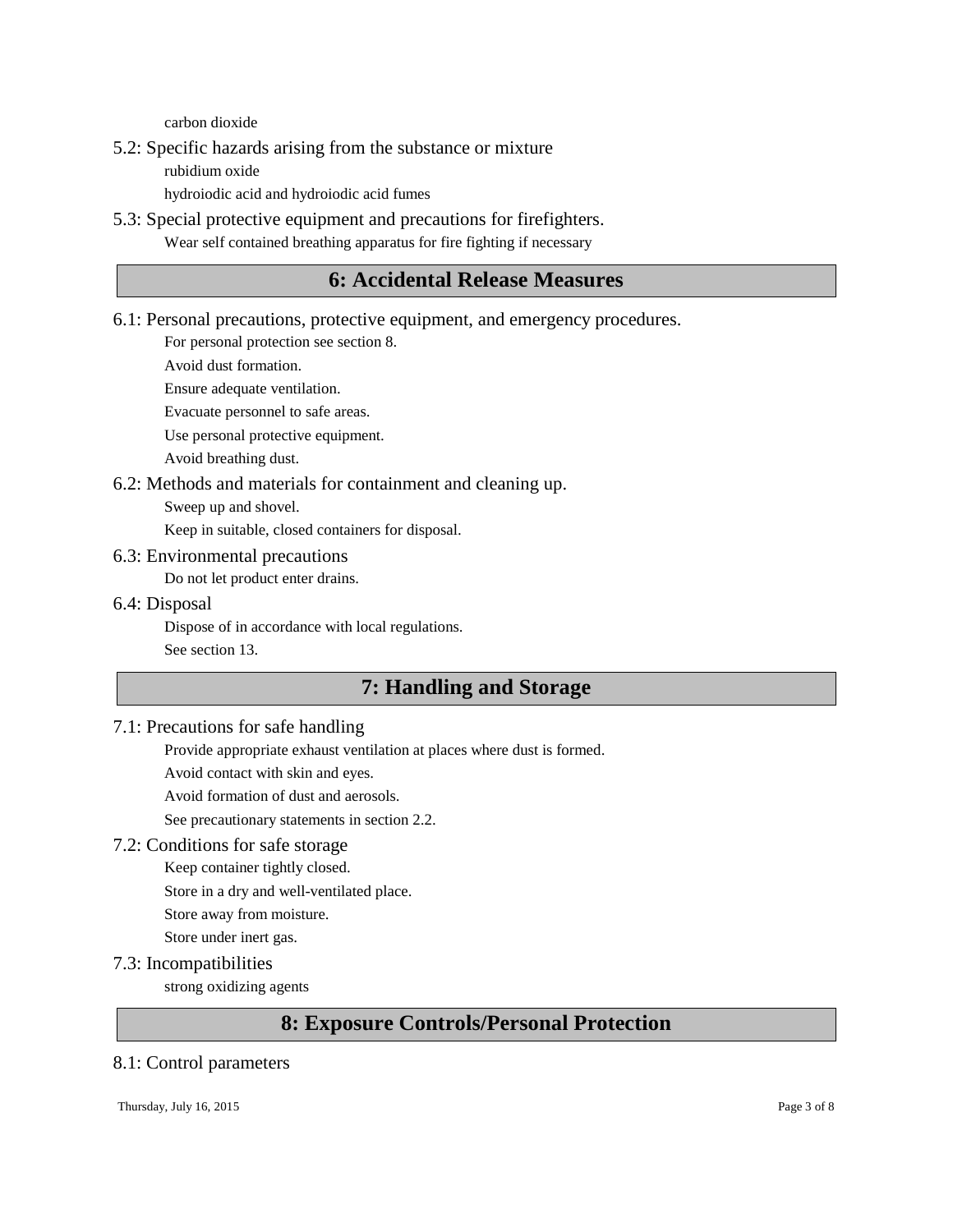OSHA permissible exposure limit (PEL)

not listed

ACGIH threshold limit value (TLV)

not listed

NIOSH recommended exposure limit (REL)

not listed

### 8.2: Engineering controls

Use adequate ventilation to keep airborne concentrations low

Facilities storing or utilizing this material should be equipped with an eyewash facility and a safety shower

### 8.3: Personal protective equipment

Eyes

Wear appropriate protective eyeglasses or chemical safety goggles as described by OSHA's eye and face protection regulations in 29 CFR 1910.133 or European Standard EN166

Skin

Wear appropriate, chemical-resistant protective gloves to prevent skin exposure.

Clothing

Wear appropriate protective clothing to prevent skin exposure

Respirator

Follow the OSHA respirator regulations found in 29CFR 1910.134 or European Standard EN 149. Always use a NIOSH or European Standard EN 149 approved respirator when necessary

# **9: Physical and Chemical Properties**

# 9.a: Appearance

State: Solid

Form: powder or spheres

Color: Colorless or white.

- 9.b: Odor: no data available
- 9.c: Odor threshold: no data available

9.d: pH: 7 at 25 °C (77 °F)

9.e: Melting point / freezing point: 647 °C (1,197 °F)

- 9.f: Initial boiling point and range: 1,300 °C (2,372 °F) at 1,013 hPa (760 mmHg)
- 9.g: Flashpoint: no data available
- 9.h: Evaporation rate: no data available
- 9.i: Flammability (solid, gas): no data available
- 9.j: Upper/lower flammability or explosive limits: no data available
- 9.k: Vapor pressure: 1 hPa (1 mmHg) at 748 °C (1,378 °F)
- 9.l: Vapor density: no data available
- 9.m: Relative density: 3.55 g/cm3 at 25  $\rm{^{\circ}C}$  (77  $\rm{^{\circ}F}$ )

9.n: Water Solubility: soluble

- 9.o: Partition coefficient: n-octanol/water: no data available
- 9.p: Auto-ignition temperature: no data available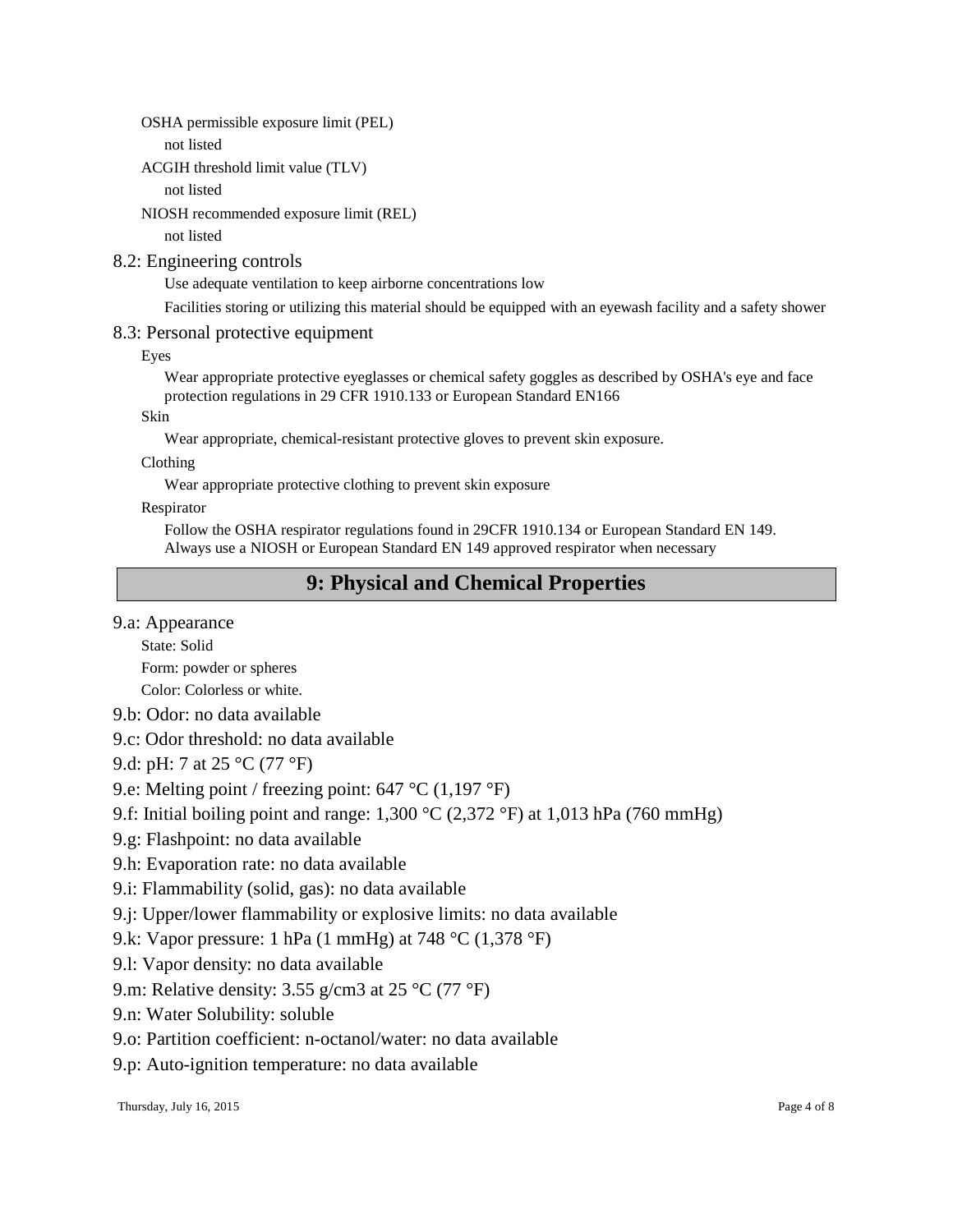- 9.q: Decomposition temperature: no data available
- 9.r: Viscosity: no data available

# **10: Stability and Reactivity**

10.1: Reactivity

no data available

- 10.2: Chemical stability Stable under recommended storage conditions.
- 10.3: Possibility of hazardous reactions no data available
- 10.4: Conditions to avoid no data available
- 10.5: Incompatible materials See section 7.3.
- 10.6: Hazardous decomposition products In the event of fire: see section 5.2 Other decomposition products - no data available

# **11: Toxicological Information**

11.1: Toxicity data Acute toxicity - Oral LD50 Oral - rat - 4,708 mg/kg Acute toxicity - Dermal no data available Acute toxicity - Inhalation No data available. Skin corrosion/irritation no data available Eye damage/irritation No data available. Respiratory irritation No data available. Germ cell mutagenicity no data available Reproductive toxicity no data available Specific organ toxicity - single exposure No data available. Specific organ toxicity - repeated exposure No data available.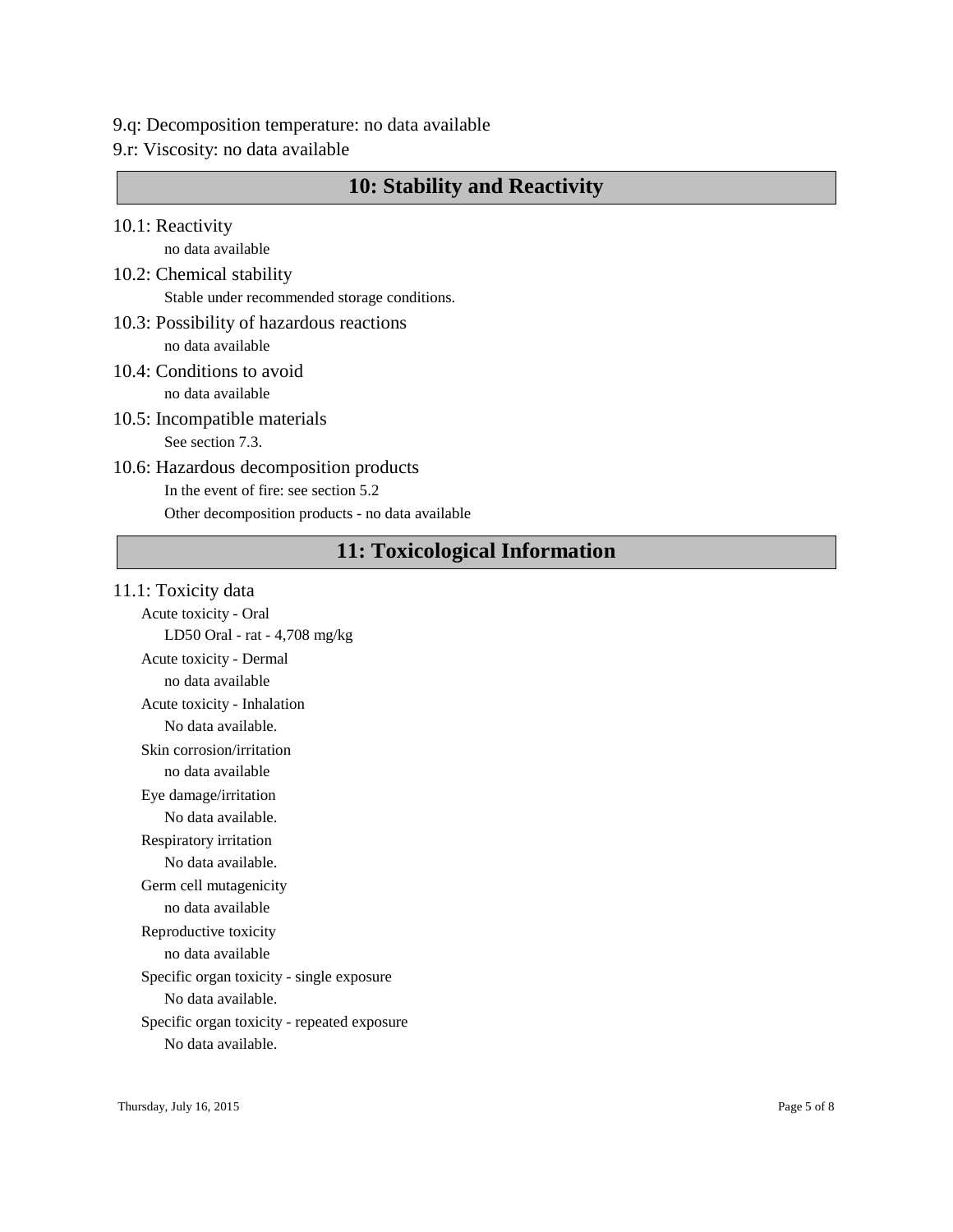#### Aspiration hazard

No data available.

Additional information

RTECS: VL8925000

#### ACGIH carcinogenicity

The ACGIH has not identified any component of this product present at levels greater than or equal to 0.1% as a probable, possible or confirmed human carcinogen.

#### IARC carcinogenicity

The IARC has not identified any component of this product present at levels greater than or equal to 0.1% as a probable, possible or confirmed human carcinogen.

#### NTP carcinogenicity

The NTP has not identified any component of this product present at levels greater than or equal to 0.1% as a probable, possible or confirmed human carcinogen.

#### OSHA carcinogenicity

OSHA has not identified any component of this product present at levels greater than or equal to 0.1% as a probable, possible or confirmed human carcinogen.

#### 11.2: Routes of exposure

eyes

skin

oral

#### 11.3: Symptoms of exposure

See section 4.2

#### 11.4: Delayed and immediate effects of esposure

To the best of our knowledge the toxicological properties have not been thoroughly investigated.

Prolonged exposure to iodides may produce iodism in sensitive individuals. Symptoms of exposure include skin rash, running nose, headache and irritation of the mucous membrane. For severe cases the skin may show pimples, boils, hives, blisters and black and blue spots. Iodides are readily diffused across the placenta. Neonatal deaths from respiratory distress secondary to goiter have been reported. Iodides have been known to cause drug-induced fevers, which are usually of short duration.

# **12: Ecological Information**

#### 12.1: Ecotoxicity

Toxicity to fish

No data available

Toxicity to daphnia and other aquatic invertebrates

No data available

Toxicity to algae/bacteria

No data available

12.2: Persistence and degradability

no data available

12.3: Bioaccumulative potential

no data available

#### 12.4: Mobility in soil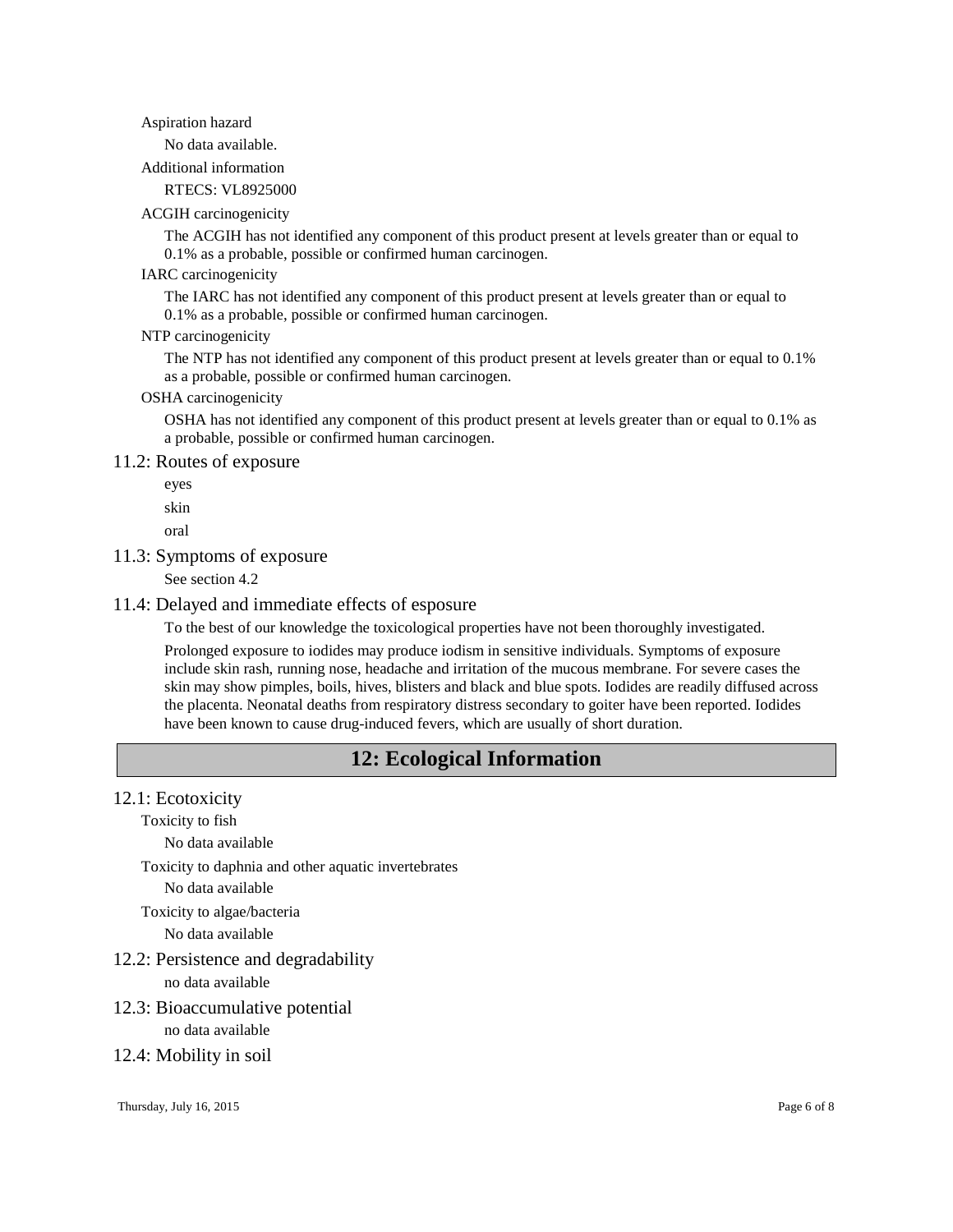no data available

### 12.5: Other effects

no data available

# **13: Disposal Considerations**

- 13.1: Waste treatment methods No data available
- 13.2: Safe handling See section 7.1 .

#### 13.3: Product disposal

Contact a licensed professional waste disposal service to dispose of this material.

#### 13.4: Packaging disposal

Dispose of as unused product.

# **14: Transport Information**

#### 14.1: DOT(US)

UN Number: Not a dangerous good Proper Shipping Name: Packing Group: Shipping Class(es): Marine Pollutant: No

#### 14.2: IMDG

UN Number: Not a dangerous good Proper Shipping Name: Packing Group: Shipping Class(es): Marine Pollutant: No

### 14.3: IATA

UN Number: Not a dangerous good Proper Shipping Name: Packing Group:

Shipping Class(es):

# 14.4: Special Shipping Precautions

None

# **15: Regulatory Information**

### 15.1: TSCA inventory

This material is listed on the TSCA inventory.

#### 15.2: SARA 302 components

This material is not subject to the reporting requirements of SARA Title III, Section 302.